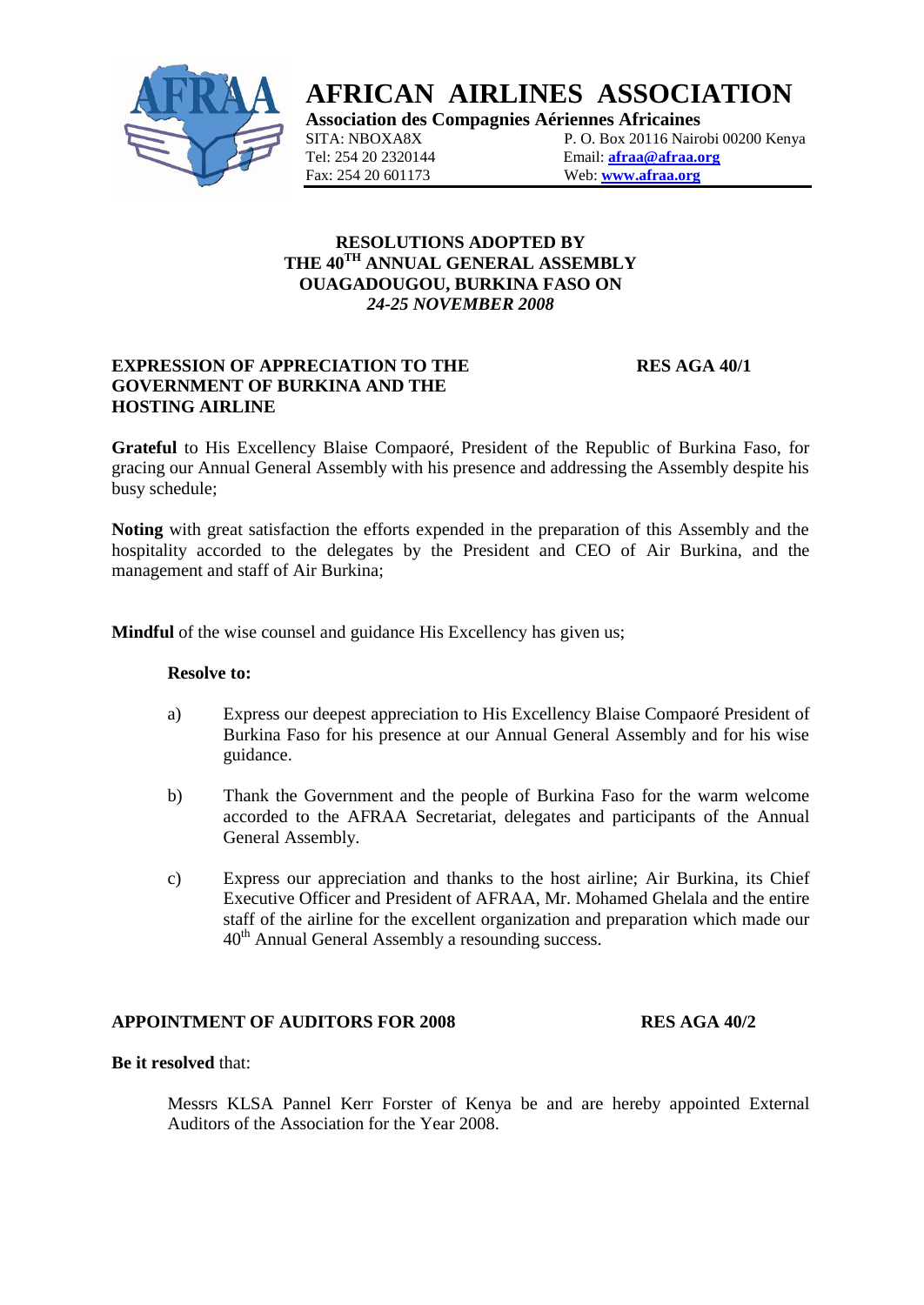# **APPROVAL OF STATEMENT OF ACCOUNTS AND RES AGA 40/3 AUDITORS' REPORT THEREON FOR THE YEAR ENDED DECEMBER 31, 2007**

# **Be it resolved** that:

The Statement of Accounts of the Association and the Auditors' report thereon for the year ended December 31, 2007 be and are hereby approved.

### **APPROVAL OF ANNUAL BUDGET AND MEMBERSHIP SUBSCRIPTIONS FOR THE YEAR 2009 RES AGA 40/4**

#### **Be it resolved** that

The annual budget and membership subscriptions for the year 2009 be and are hereby approved as submitted to the Assembly.

# **AFRAA AIRCRAFT MAINTENANCE TECHNICIANS RES AGA 40/5 TRAINING CURRICULUM**

**Whereas** it is mandatory for airlines to have an approved curriculum for training engineering and maintenance personnel;

**Noting that** the Training Committee has developed a standard Training Curriculum for Aircraft Maintenance personnel;

**Recognizing that** a jointly developed training reference document relating to a curriculum for aircraft and maintenance engineers and technicians training is of benefit to;

- i. African airlines that perform training for Airline aircraft maintenance personnel;
- ii. African airlines that outsource the training of their technicians/engineers as a reference for negotiations of their maintenance personnel training services.

# **Resolves to:**

**Adopt** the AFRAA Aircraft Maintenance Technicians Training Curriculum as a guideline for the development of training material

### **YAMMOUSSOUKRO DECISION AND RES AGA 40/6 ECONOMIC REGULATIONS**

**Noting** with great concern the delay in finalizing the legal framework for the empowerment of AFCAC as an Executing Agency of the Yamoussoukro Decision (the Decision) would continue to be a stumbling block for progress in its implementation.

**Noting** that Regional Economic Communities (RECs) in West and Central, and East and Southern Africa have taken measures to harmonize Economic Regulations (market access, consumer protection and competition laws) in their respective member States and cooperate in the implementation of the Decision,

**Convinced** such cooperation and harmonization among RECs facilitate the speedy implementation of the Decision and creates a conducive environment for smooth operation of air transport services to/from and within the RECs,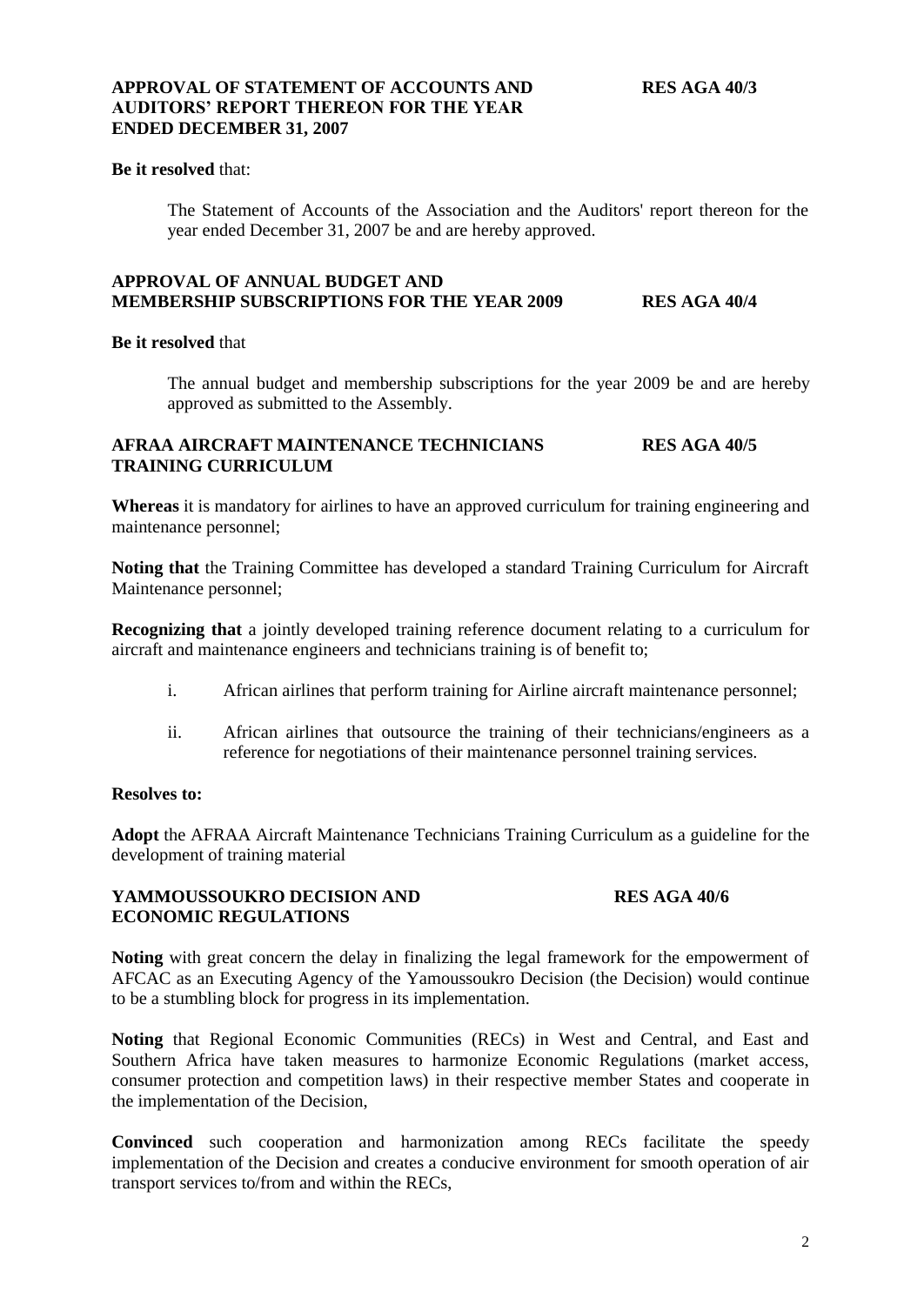**Recognizing** the adoption by the first Conference of the African Ministers of Transport held in Algiers 2007 of the Guidelines for negotiation of Air Service Agreements between the AU Member States and the European Commission and/or the European Union member countries (the "Guidelines") is a step in the right direction towards achieving a common African external aviation policy,

**Concerned** however the adoption of the Guidelines as a legally non-binding instrument will significantly reduce its benefit to the African governments and air operators,

Resolve

### **On the implementation of the Yamoussoukro Decision to:**

**Urge** the African Union and AFCAC to speedily resolve any outstanding issues and complete the empowerment of AFCAC as Executing Agency and provide it with the necessary resources.

### **On Economic Regulations to:**

**Commend** the RECS in West and Central Africa namely ECOWAS CEMAC and UEMOA, and South and East African namely COMESA, EAC and SADC on the measures they have so far taken to harmonize the economic regulations in the member States of their respective communities,

**Call** upon all RECs to conduct a cost and benefit analysis of any proposed economic regulations in order to establish the impact on consumers and operators prior to their adoption

**Urge** the RECs to continue to involve all stakeholders and particularly AFRAA and the airlines in their respective region to participate in the preparation of regulation affecting the industry on Common Guidelines,

#### **On Guideline for Negotiation with the EU:**

**Request** the African Union to urgently disseminate the Guidelines to all African States in all the appropriate languages of the Union so as they may be able to use them in their negotiations with the EU and its member States.

**Urge** the RECs to adopt the Guidelines as a binding document for use by their Member States in their negotiation with the EU member States,

# **ON THE ECONOMIC CRISIS AND JOINT RES AGA 40/7 PROJECTS**

**Recognizing** that the global economic down turn triggered by the financial crisis in the US and other major economies has had a significant adverse impact on the economies of African countries and the air transport industry in Africa,

**Noting** the measures taken by the various governments to mitigate the impact of the crisis to their economies and key economic sectors,

**Convinced** that African governments need to also take positive measures to ensure the continued viability of the air transport industry and their carriers,

**Aware** that the high level of taxes and charges imposed on air transport in Africa is contributing to the high cost of operations of African airlines and limiting their ability to offer competitive and affordable fares on the intra-African routes as well as international routes,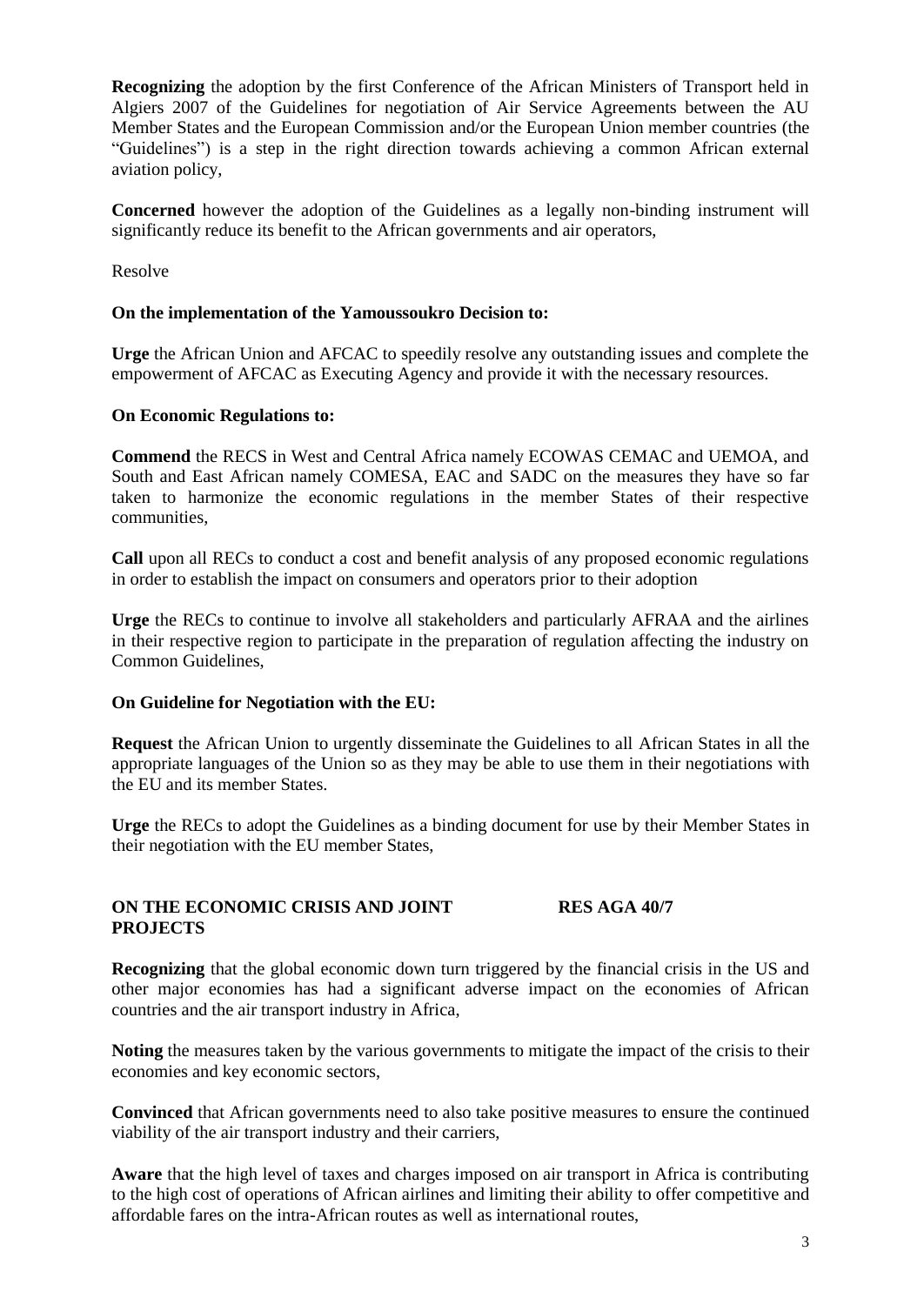**Noting** with appreciation, the successful launching of the AFRAA joint fuel purchase project which will reduce the cost of aviation fuel to the participating airlines through economies of scale and increased negotiating power

**Encouraged** by the progress made on other AFRAA joint projects such us joint ground handling, common IT solutions

**Resolve to:**

**Congratulate and commend** the participating member airlines in the joint fuel purchase project and urge them to continue working together for the full realization of its benefits.

**Call** on all member airlines to actively support and participate in these cooperative and joint initiatives of AFRAA.

**Urge** African governments to reassess their tax and charge policies relating to air transport with a view to reducing or wherever possible remove such taxes and charges in order to enable African carriers offer to users competitive and affordable fares.

**Urge** Africa Governments to take appropriate measures at regional and continental level to remove all non-physical barriers such as visa and custom restrictions among others in order to facilitate the free movement of people and goods within Africa as well as to enable African carriers to develop intra-Africa route network and connectivity

### **ON BRAIN DRAIN** RES AGA 40/8

**Recalling** the resolution passed by the 39<sup>th</sup> Annual General Assembly calling on African governments, regional organisations and financial institutions to urgently address the threat of brain drain to the sustainable development of African aviation industry;

**Noting** with concern that no action has been taken so far to mitigate the impact of brain drain despite the airlines urgent call;

#### **Resolve to:**

**Urge** once again African governments, international organisations such as ICAO and IATA, and regional financial institutions to address this threat of Brain drain;

# **AIR TRANSPORT SUMMIT OF AFRICAN RES AGA 40/9 HEADS OF STATES AND GOVERNMENTS**

**Concerned** at the slow progress of implementation of various decision and resolutions adopted by African governments at regional and continental levels particularly those relating to the Yamoussoukro Decision;

**Recognising** the need for interventions at the highest level of governments in order to ensure implementations of these decision and programs as well as addressing the great challenges that African air transport industry is currently facing;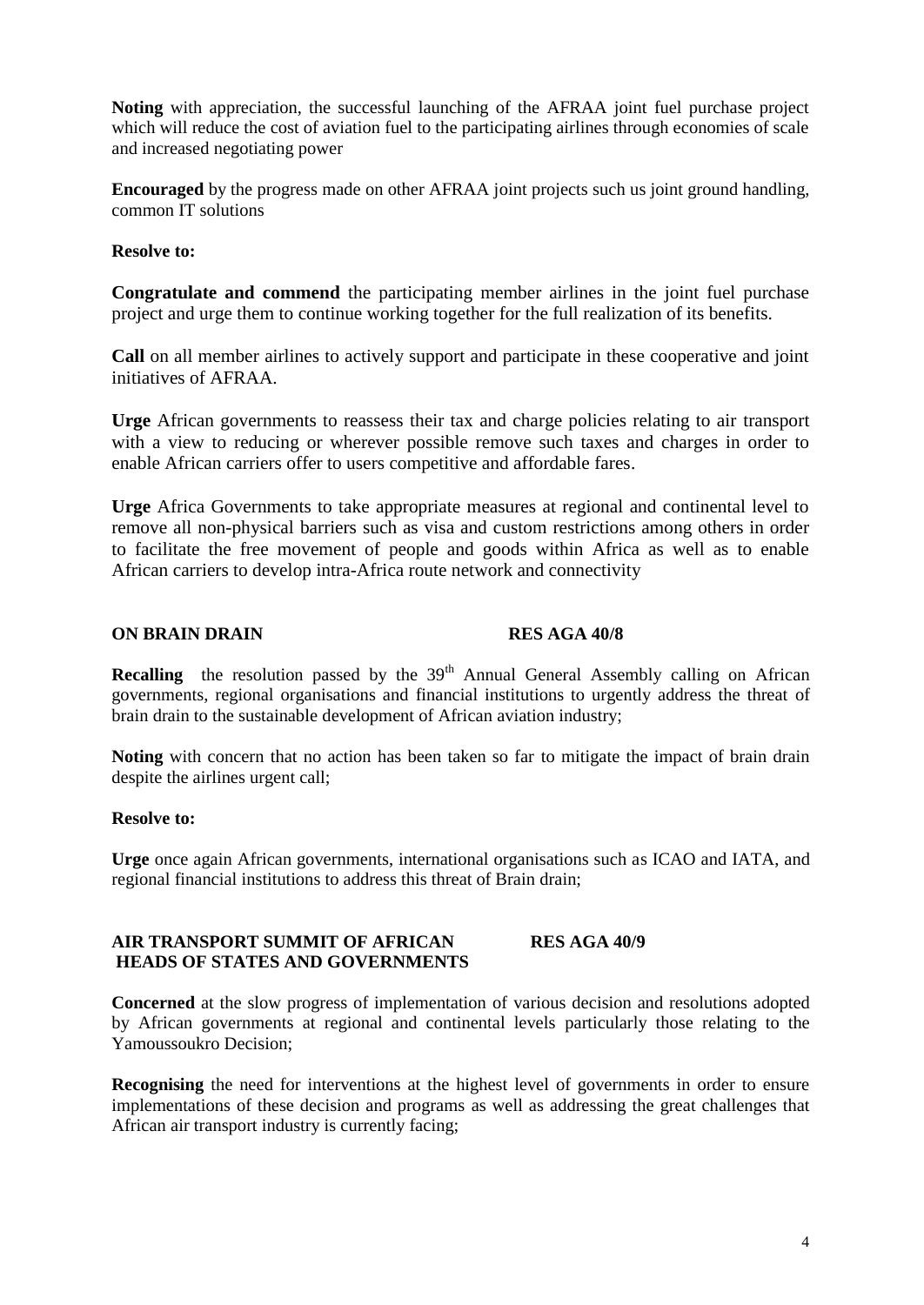#### **Resolve to:**

**Call on** the African Union to convene a special summit of African Heads of States and Governments in 2009 to specifically address air transport challenges in Africa and give strong impetus to implementation of decisions and resolutions pertaining to African air transport adopted by States.

### **ELECTION OF MEMBERS OF THE EXECUTIVE COMMITTEE RES** AGA 40/10

**Be it resolved** that the following Chief Executives are hereby elected or reconfirmed to the Executive Committee for the terms herein specified:

For a term of one year until the close of the 41<sup>st</sup> AGA:

| Mr. Sanjay Bhuckory | $\overline{\phantom{0}}$ | Air Mauritius (Eastern Region)        |
|---------------------|--------------------------|---------------------------------------|
| Mr. Mohamed Ghelala | $\sim$                   | Air Burkina (West and Central Region) |

For a term of two years until the close of the  $42<sup>nd</sup> AGA$ :

| Virgin Nigeria Airways (West and Central Region) |
|--------------------------------------------------|
|                                                  |
|                                                  |

For a term of three years until the close of the  $43<sup>rd</sup>$  AGA:

| Mr. Rammah Ettir      | $\sim$         | Afriqiyah Airways (Northern Region) |
|-----------------------|----------------|-------------------------------------|
| Mr. Abderahman Berthé | <b>Service</b> | Compagnie Aérienne du Mali          |
|                       |                | (West and Central Region)           |

Members of the Executive Committee in their capacity as members of the IATA Board of Governors for the term of their membership in the Board:

Capt. Tawfik Assy - EgyptAir

# **ELECTION OF PRESIDENT OF THE ASSOCIATION RES/AGA 40/11**

**Be it resolved** that **Mr. Ricardo Viegas** Chief Executive of **Mozambique Airlines (LAM)** be and hereby is elected President of the Association for the year 2009.

# **ELECTION OF CHAIRMAN OF RES/AGA 40/12 THE EXECUTIVE COMMITTEE**

**Be it resolved** that **Mr. Rammah Ettir** Chairman of **Afriqiyah Airways**, be and hereby is elected Chairman of the Executive Committee for the year 2009.